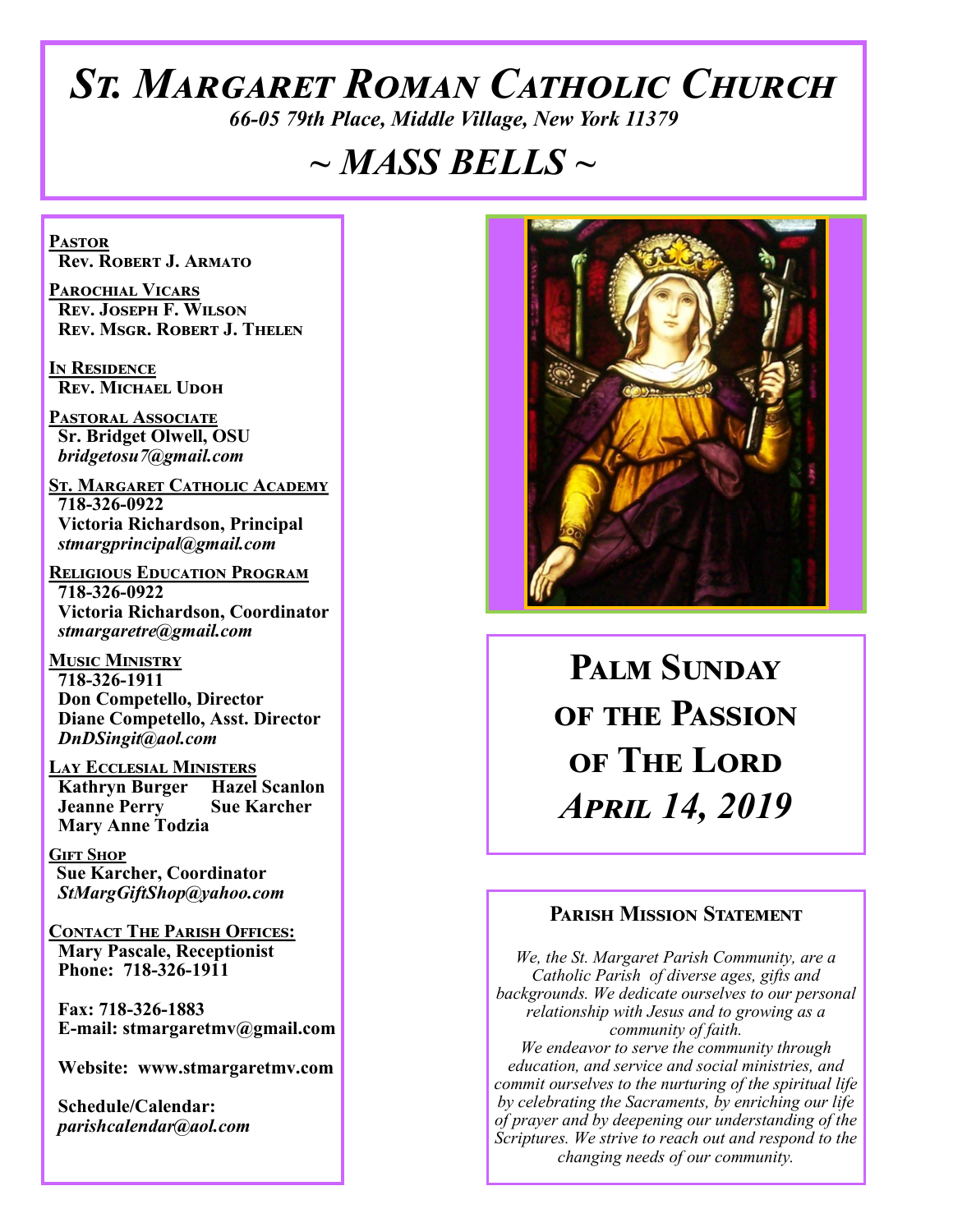# *MASSES FOR THE WEEK*

| SUN.                                    | <b>APRIL 14 - PALM SUNDAY OF THE</b><br><b>PASSION OF THE LORD</b>                                                                               |
|-----------------------------------------|--------------------------------------------------------------------------------------------------------------------------------------------------|
| 7:30<br>9:00                            | John Downer<br>Vincenza, Mariano e Salvatore Palmeri/<br>Daniele Bussa/Rosario, Rosaria e Nunzio<br>Taormina/Salvatore Fazzolari/Antonino        |
| 10:30<br><b>NOON</b><br>5:00PM          | Colombo/<br>People of the Parish<br>Mary Columbia (ANNI)<br>Carl Dokter/Jay & Louise Moeller                                                     |
| MON.<br>7:00<br>9:00                    | <b>APRIL 15 - MONDAY OF HOLY WEEK</b><br>Carol McDonald<br>Stanislaw & Tedeusz Brzuzan                                                           |
| TUE.<br>7:00<br>9:00<br>9:30            | <b>APRIL 16 - TUESDAY OF HOLY WEEK</b><br>Eta M. Tierney<br>Catherine Weikert<br>Stations of the Cross (Italian)                                 |
| WED.                                    | <b>APRIL 17 - WEDNESDAY OF</b><br><b>HOLY WEEK</b>                                                                                               |
| 7:00<br>9:00                            | Dina Prozzi<br><b>Fred Basedow</b>                                                                                                               |
| THU.<br>9:00<br>8:00PM                  | <b>APRIL 18 - HOLY THURSDAY</b><br><b>Morning Prayer</b><br>People of the Parish                                                                 |
| FRI.                                    | <b>APRIL 19 - GOOD FRIDAY/FAST AND</b><br><b>ABSTINENCE</b>                                                                                      |
| 9:00<br><b>NOON</b><br>3:00PM<br>7:30PM | <b>Morning Prayer</b><br><b>Stations of the Cross</b><br>Solemn Liturgy of the Passion<br>Solemn Liturgy of the Passion                          |
| SAT.                                    | <b>APRIL 20 - HOLY SATURDAY</b>                                                                                                                  |
| 9:00<br><b>NOON</b><br>8:00PM           | <b>Morning Prayer</b><br>Mid-day Prayer and Blessing of Food<br>Solemn Easter Vigil/People of the Parish                                         |
| SUN.                                    | <b>APRIL 21 - EASTER SUNDAY OF THE</b><br><b>RESURRECTION OF THE LORD</b>                                                                        |
| 7:30<br>9:00                            | Pat Cronin<br>Filippo e Leonardo Curatolo/Pellegrino e<br>Giuseppa Benfari/Francesco e Maria Virruso/<br>Rocco Bruno/Joseph e Pietra Costa/Piera |
| 10:30<br><b>NOON</b>                    | Gagliardotto/Carmelo e Maria Pistone/<br>John J. & Margaret M. Forte<br>Jorge Bonilla                                                            |

**NO EVENING MASS** 

# *Easter Triduum*



# **PARISH INFORMATION**

**Rectory Office Hours Monday - Friday - 9 am to Noon, and 1 pm to 5pm Tuesday & Wednesday evenings 5-7pm Saturday - by appointment Sunday - closed**

**CONFESSIONS** - Saturday, 4-4:45 pm or by appointment with a priest.

**NOVENA** to Our Lady of the Miraculous Medal Mondays after the 9am Mass.

**BAPTISMS** take place on the 1st and 3rd Sundays of the month. Please call the rectory for an appointment and to register your child.

**WEDDINGS MUST** be scheduled at least six months in advance by appointment with a priest or a deacon. Please call the rectory office. For marriage preparation information visit www.pre-cana.org.

**THE ENGLISH CHOIR** rehearses on Tuesday, at 7 pm in the Church. Tenors and baritones needed!

**IL CORO ITALIANO** prattica ogni Domenica prima della Messa Italiana.

**THE YOUTH CHOIR** rehearses on Thursday, from 6-7 pm in the Church. For more info, DnDsingit@aol.com

**BOY SCOUT TROOP #119** meets on Tuesdays from 7:15-9 pm in the Parish Hall. New members are welcome, age 10 1/2 & up. Call Mr. Krzewski, 718-894-4099.

**CUB PACK #119** meets on Mondays from 7-8:30 pm in the Parish Hall. New members welcome, age 6 to 10-1/2. Call Mr. Krzewski, 718-894-4099.

**SENIOR CITIZENS** meet every Wednesday at 12 Noon in the Parish Center.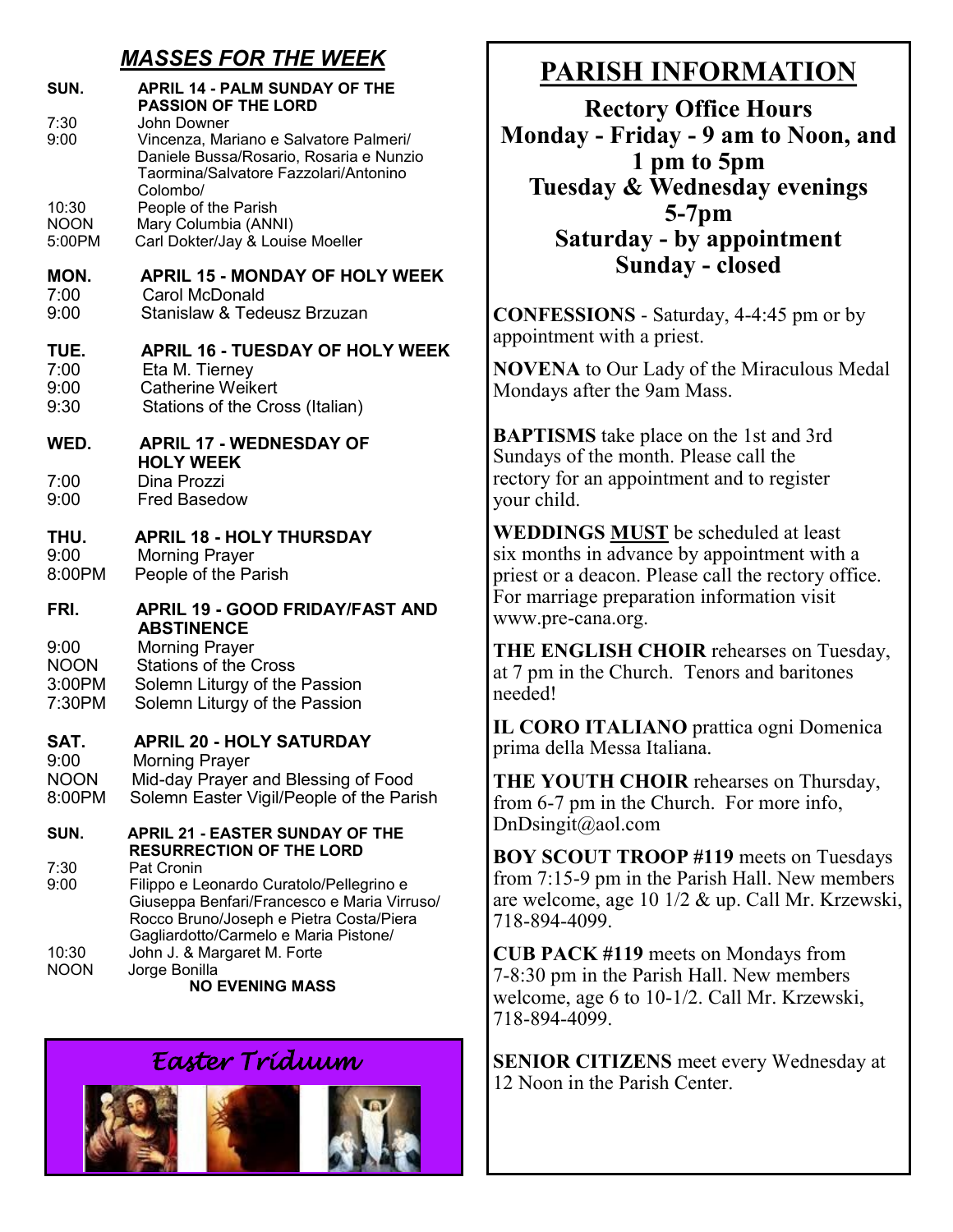# PLEASE PRAY FOR OUR SICK

Karen Guarascio, Connie Faccibene, Linda Frazier, Cari Ann Falk-LoBello, Glen Falk, Ronald Frazier, Robert Sabini, Lee Falk, Scott White, Baby McKinley Kelleher, Sean Harrison, Justin James Quirke, Elizabeth Ott, Sandra Slattery, Dr. Joan Virostko, Alfie Poje, Carol Arevalo, Jim O'Driscoll, Victoria Lippolis, Mary Rigovich, Matteo Sabini, Charles Schaaf, Alvaro Andres Gonzalez, Luis Sanchez, Billy Gillespie, George McGarry, Cathie Greulich, Anthony Bruno, John Wert, Joseph Stubbs, Bob & Karen Schaefer, Michael Hirst, Mary Harrison, John Murphy, Anne McGinnis, Richard Santangelo, Norma Voyer, Vicky Turato, Adriana Caruso, Julio Pelaez, Maritza Gutierrez, Graciela Mora, Cindy Mulore, Salvatore Tuttolomondo, Gloria Mojica, Gloria Pemaj, Anne Gorian, Allen McConville, Joseph Simon, Jack Marchindiondo, Victoria Lippolis, The Scaturro Family, Joseph Siano, Louis Pitelli, Marion Caracciola,

*The names will remain for 3 months, please call 718-326-1911 and ask for continued prayers.*

## **Prayer Requests**

**Pray for vocations to the Priesthood and Religious Life.** 

**Please pray for our men and women from our Parish serving in the defense of our country: Lt. Col. Thomas Frohnhoefer Sgt. Robert A. Domenici** 



#### *WE RECALL OUR BELOVED DECEASED*

*Especially, Mary Patricia Orlowski, Fannie Muzzonigro, Dina G. Prozzi, Vito Biondo, May they rest in Christ's Peace!*

# **MEMORIALS**

## *WINE & HOST THIS WEEK*

*are offered in memory of Joseph Mazzola at the request of The Academy and Rectory Staff.* 

## *TABERNACLE LAMP THIS WEEK*

*is lit in memory of Joseph Mazzola at the request of The Academy and Rectory Staff.*

## *ALTAR CANDLES THIS WEEK*

*are offered in memory of Joseph Mazzola at the request of The Academy and Rectory Staff.*

# **TODAY'S READINGS**

 *Palm Sunday of the Passion of the Lord*

Lk 19:28-40 / Is 50:4-7 / Ps 22:8-9, 17- 18,19-20, 23-24 / Phil 2:6-11 / Lk 22:14-23:56 or 23:1-49

## **READINGS FOR THE WEEK**

| Monday:    | Is $42:1 - 7 / \text{Ps } 27:1,2,3, 13-14 /$<br>$Jn 12:1-11$                                                                                                                                                                                                                                                                                                                                                                                                                                                                         |
|------------|--------------------------------------------------------------------------------------------------------------------------------------------------------------------------------------------------------------------------------------------------------------------------------------------------------------------------------------------------------------------------------------------------------------------------------------------------------------------------------------------------------------------------------------|
| Tuesday:   | Is 49:1-6 / Ps 71:1-2, 3-4a, 5ab-6ab, 15,<br>17 / Jn 13:21-33, 36-38                                                                                                                                                                                                                                                                                                                                                                                                                                                                 |
| Wednesday: | Is $50:4-9a / Ps$ 69:8-10, 21-22, 31,<br>33-34 / Mt 26:14-25                                                                                                                                                                                                                                                                                                                                                                                                                                                                         |
| Thursday:  | Ex 12:1-8, 11-14 / Ps 116:12-13,<br>15-16bc, 17-18 / 1 Cor 11:23-26 /<br>$Jn$ 13:1-15                                                                                                                                                                                                                                                                                                                                                                                                                                                |
| Friday:    | Is $52:13-53:12$ / Ps $31:2, 6, 12-13, 15-16$ ,<br>17,25 / Heb 4:14-16, 5:7-9 /<br>Jn 18:1-19:42                                                                                                                                                                                                                                                                                                                                                                                                                                     |
| Saturday:  | Easter Vigil: Gn1:1-2:2 or Gn1:1, 26-31a /<br>Ps 104:1-2, 5-6, 10, 12, 13-14, 24, 35 or<br>Ps 33:4-5, 6-7, 12-13, 20, 22 / Gn 22:1-18 or<br>Gn 22:1-2, 9a, 10-13, 15-18 / Ps 16:5, 8,<br>9-10, 11 / Ex 14:15-15:1 / Ex 15:1-2, 3-4, 5-6<br>17-18 / Is 54:5-14 / Ps 30:2, 4, 5-6, 11-12, 13<br>Is 55:1-11 / Is 12:2-3, 4, 5-6 / Bar 3:9-15, 32<br>4:4 / Ps 19:8, 9, 10, 11 / Ez 36:16-17a, 18-28<br>Ps 42:3, 5, 43:3, 4 / Is 12:2-3, 4bcd, 5-6 / Ps<br>51:12-13, 14-15, 18-19 / Rom 6:3-11 /<br>Ps 118:1-2, 16-17, 22-23 / Lk 24:1-12 |
| Sunday:    | Acts 10:34a, 37-43 / Ps 118:1-2, 16-17,<br>22-23 / Col 3:1-4 or 1 Cor 5:6b-8 /<br>Jn 20:1-9 or Mt 28:1-10                                                                                                                                                                                                                                                                                                                                                                                                                            |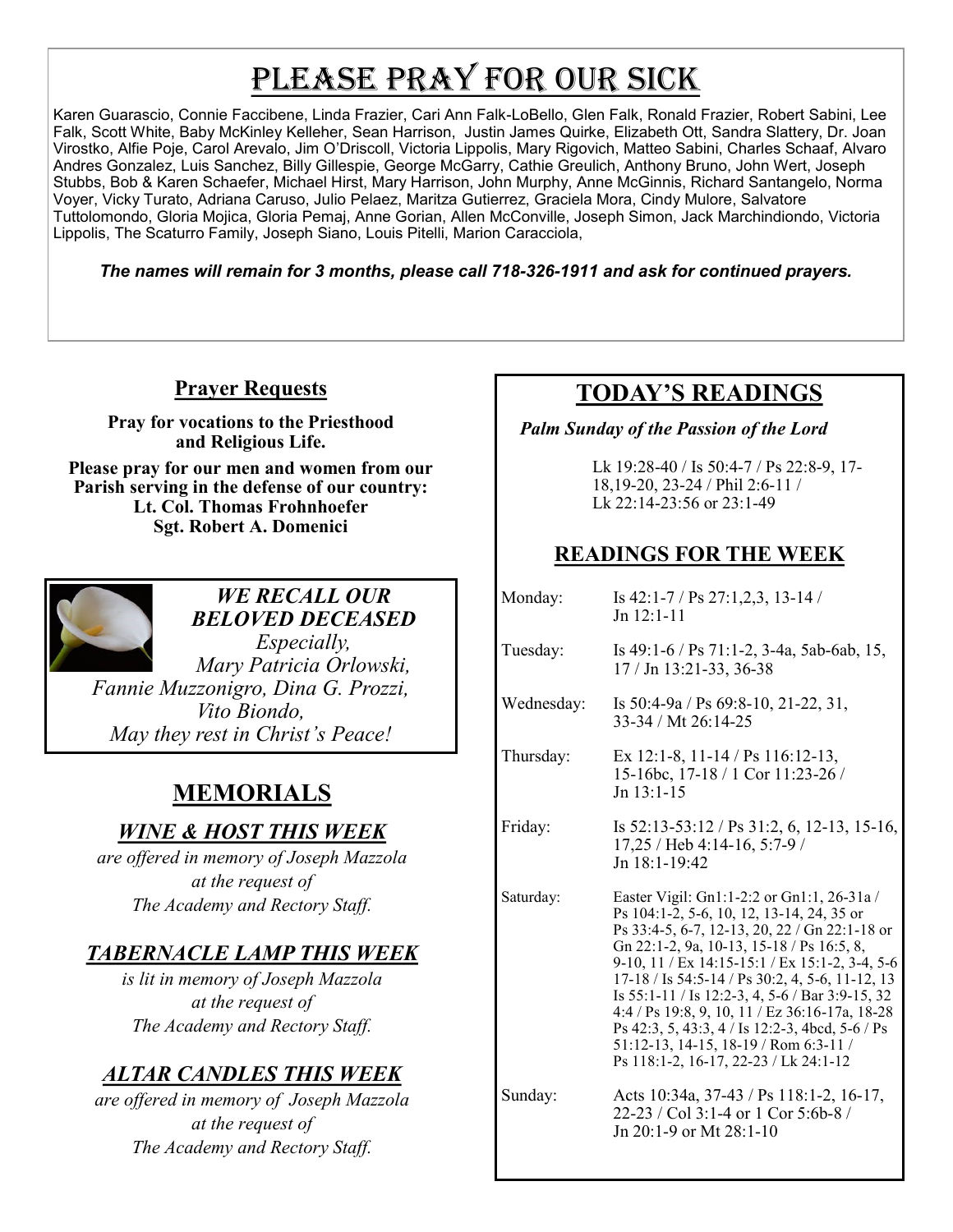# **LENTEN REGULATIONS**

Once again, the celebration of Christ's Passion and Resurrection is upon us. In our preparation for Easter, the Church invites us to observe the penitential and grace-filled season of Lent which started on March 6, 2019 with the observance of Ash Wednesday. Lent is a time of renewal for the entire Catholic community. It is also a time of spiritual accompaniment as we assist the catechumens and candidates who will be welcomed into communion with the Church during the Easter Season. In order to assist the faithful of the Diocese of Brooklyn to take full advantage of the Lenten season, our Bishop, Most reverend Nicholas DiMarzio wishes to draw attention to the following:

**ABSTINENCE** - All the faithful who have reached 14 years of age are required to abstain totally from meat on Ash Wednesday and the Fridays of Lent.

**FASTING** - All the faithful between the ages of 18 and 59 inclusive are bound to fast on Ash Wednesday and Good Friday. This practice involves limiting oneself to a single full meal and avoiding food between meals. Light sustenance may also be taken on two other occasions during the day.

**EASTER DUTY** - After they have been initiated into the Most Holy Eucharist, all the faithful are bound by the obligation of receiving Holy communion at least once a year. By special indult, in the United States, the period for fulfilling this precept has been extended to include the period beginning the First Sunday of Lent (March 10, 2019) to the celebration of Pentecost (June 9, 2019).

#### **LENTEN CONFESSIONS**

Confessions, in preparation for Easter, will be heard on Monday, April 15, from 7:30 to 9:00am, 3:00 to 5:00pm, and 7:00 to 8:00pm. Every church in our Diocese, in the city, and on Long Island will be open, with varied extended hours this day. This will be the very last opportunity here for confessions

#### **PARISH REGISTRATION**

 Very often, people come to the Rectory asking for a certificate or letter attesting to their being active members of our Parish. That's hard for us to do, if there is no record of their being registered.

 All families worshiping here at St. Margaret's are encouraged to register with the Rectory Offices. All you have to do is complete the following information and drop it into the collection basket. We'll take it from there.

| Name:    |    |  |
|----------|----|--|
| Address: |    |  |
|          |    |  |
|          |    |  |
| Phone #: | )- |  |
|          |    |  |

#### **"THE EUCHARIST"**

 We will offer a presentation of Bishop Barron's DVD series on the Eucharist, during the weeks of May 13, 20, and 27 (days and times to be announced).

 Bishop Barron examines three important aspects of this inexhaustibly rich Sacrament: The Eucharist as Sacred Meal, as Sacrifice, and as Real Presence. These elements unite us to our fellow Catholics in every sacred liturgy.

 The aim of this program is to increase understanding, promote reflection, and encourage practical action. Registration will take place in the church vestibule after Masses during the weekends of April 27/28 and May 4/5.

 Please consider listening to Bishop Barron speak on the beauty and importance of the Sacrament of the Eucharist, the Source and Summit of our lives as Catholics.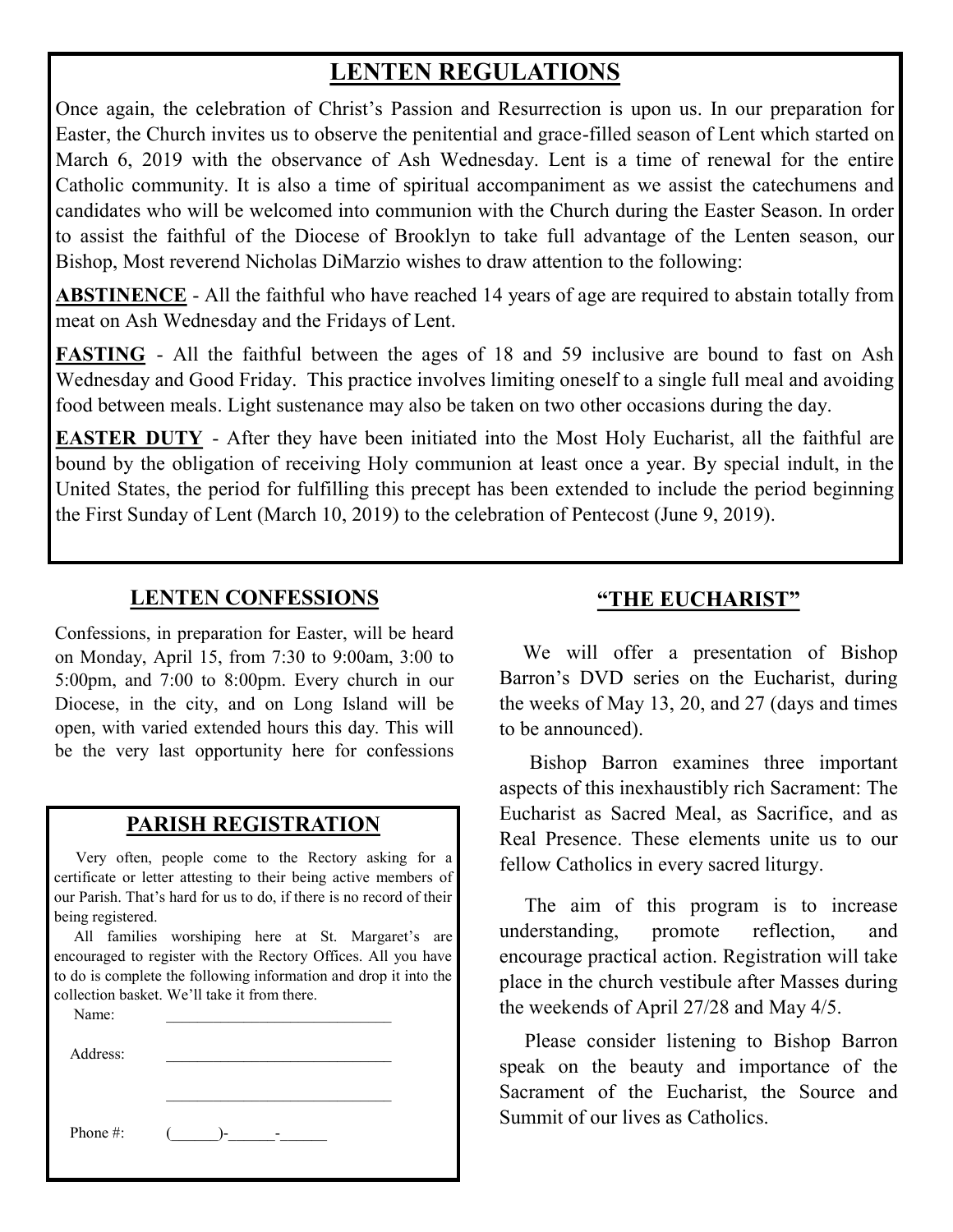# **~ St. Margaret Gift Shop ~**

Wednesdays, 12:00 - 4:00 pm Saturdays, 4:00 - 5:00 pm and Sundays, 9:00 am - 1:00 pm

We have a selection of religious goods: Rosaries - Medals - Gifts Crucifixes - Statues - Bibles other books **AND MORE!**

If we don't have it, we'll try to get it for you. The Gift Shop is located in the rectory. Please use the red side door in the parking lot. If the door is closed, please knock.

Contact us: **StMargGiftShop@yahoo.com**

## **ENVELOPES**

Printing and mailing out envelopes is costly, and too many people still are putting in only \$1-3 weekly, which was barely okay 50 years ago. Regrettable, envelopes will be stopped in the coming months for families contributing less than \$10 per week.

 When using your envelopes, please do not use tape or staples, and be sure to write the amount of your donation on the line provided. This will help the counters to do their work more smoothly. Thank you for your cooperation!

 An alternative to envelopes is e-giving. You may use *Faith Direct* or similar deposit systems. Please contact the rectory offices for more information or to sign up.

## **ANNUAL CATHOLIC APPEAL**

 The 2019 Annual Catholic Appeal Campaign is off to a good start. So far, 81 families have pledged \$30,332 toward this year's goal of \$65,897! We still have a long way to go, and have yet to hear from the rest of our more than 1,000 families. Imagine if every family were to give just \$100, payable by the end of the year! Please give what your means allow, but give something. *All funds collected here are used only for the service of the people of our parish and Diocese.* 

# **~ Monthly Memorial Mass ~**

 A **bi-lingual (English and Italian) memorial Mass**  with music is celebrated each month for the repose of the souls of those who were buried from our church during the preceding month.

 While we no longer celebrate private memorial Masses, families who wish to have an annual or "month's mind" Mass offered for a loved one can join in this monthly celebration. Please contact the Rectory at 718-326-1911 to make the arrangements.

 **The next memorial Mass will be celebrated at 11:45 am Saturday, May 18.** 



# **THE ST. VINCENT FOOD PANTRY**

is located in the Convent 66-25 79th Place

## **The Pantry is open every WEDNESDAY AND SATURDAY from 10:00 am to 12:00 Noon.**

*Our Food Pantry is in need of coffee, bottled juice, cooking oil, mayo, sugar, canned fruit, Chef Boy-ardee products. As always, thank you for your generosity!*

# **WAY OF THE CROSS OVER THE BROOKLYN BRIDGE GOOD FRIDAY, 2019**

Begins at 10am, April 19th. at St. James Cathedral-Basilica (corner of Jay & Tillary)

The procession will stop on the Brooklyn Bridge, at City Hall Park, and Ground Zero; it will end at St. Peter's Church,

16 Barclay Street in Manhattan, at 1:30pm. At each Station there will be readings from the Passion, a meditation, reflection, and hymns. All are invited. For more information, call *Communion and Liberation,* **212-337-3580** or visit its website **www.wocbrooklynbridge.org**